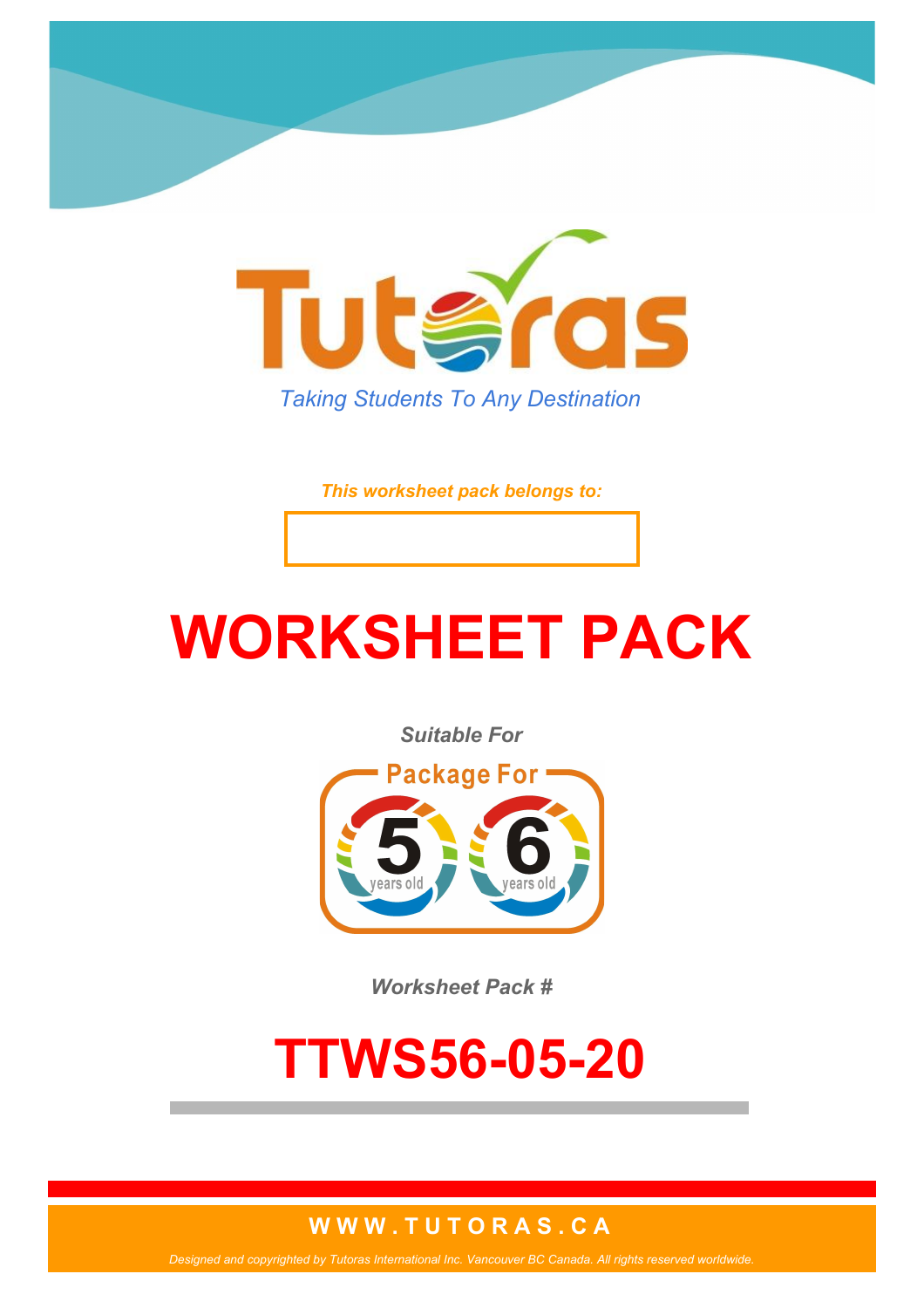



### **COLOR THE VOWELS AS REQUIRED**



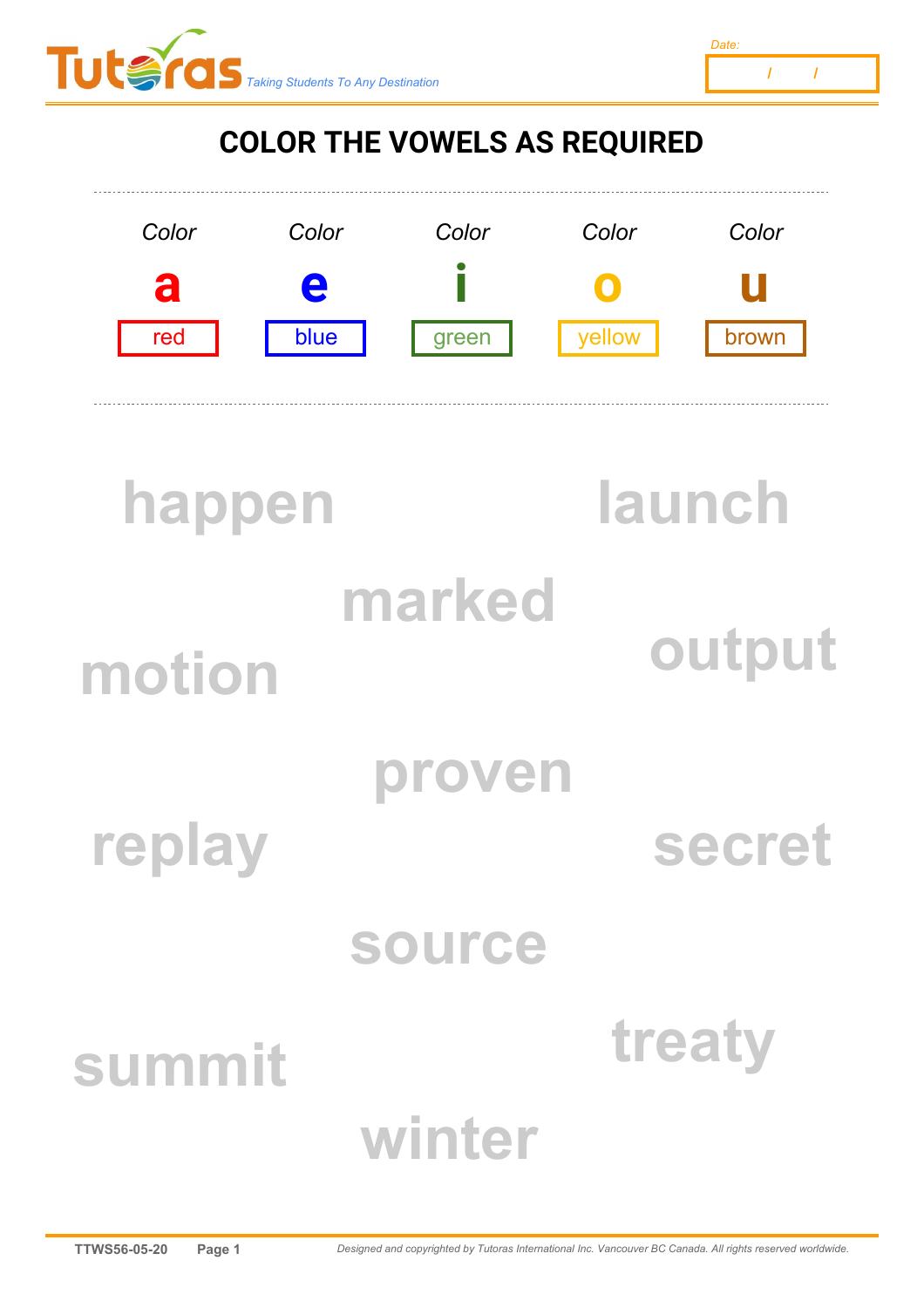



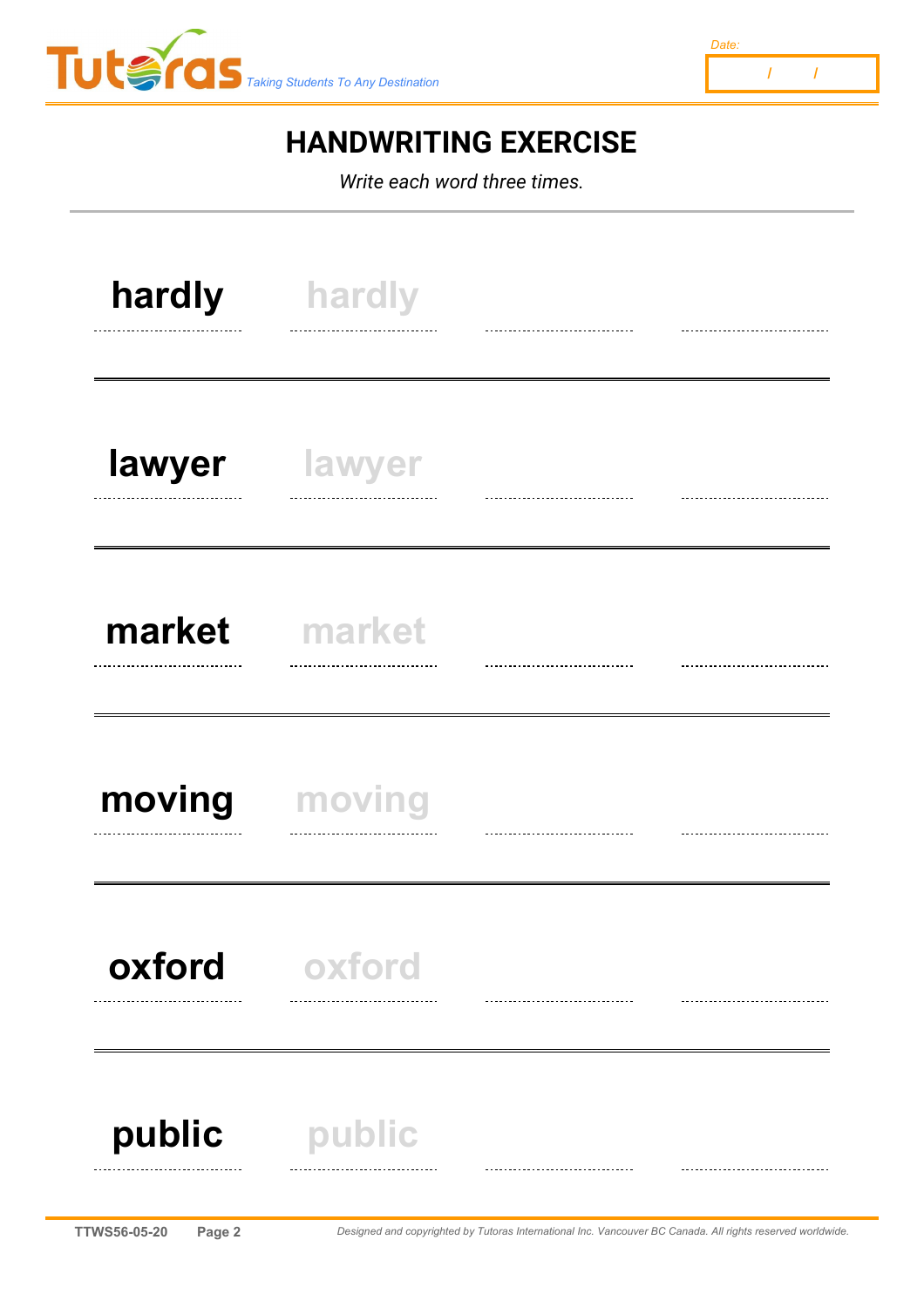



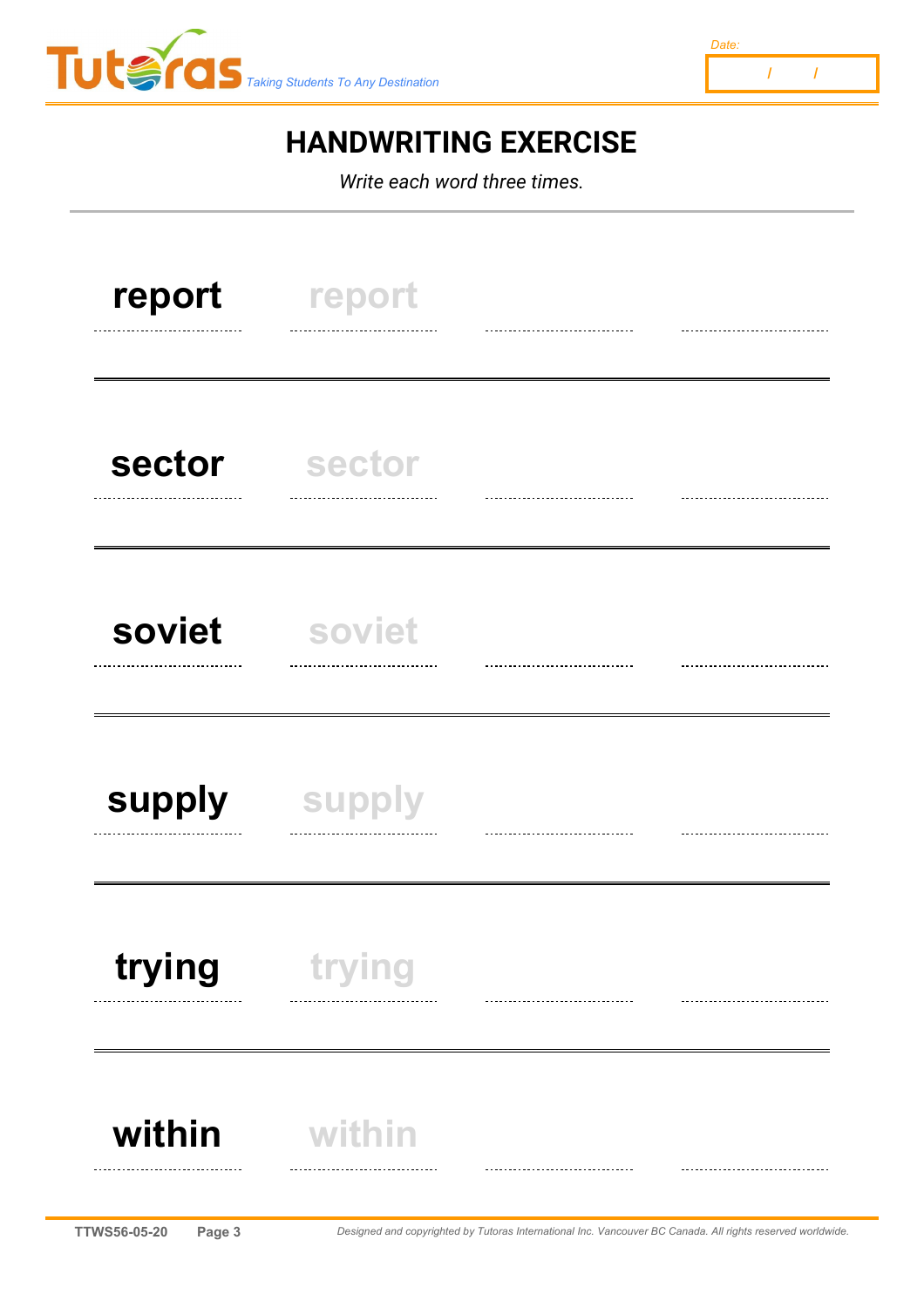



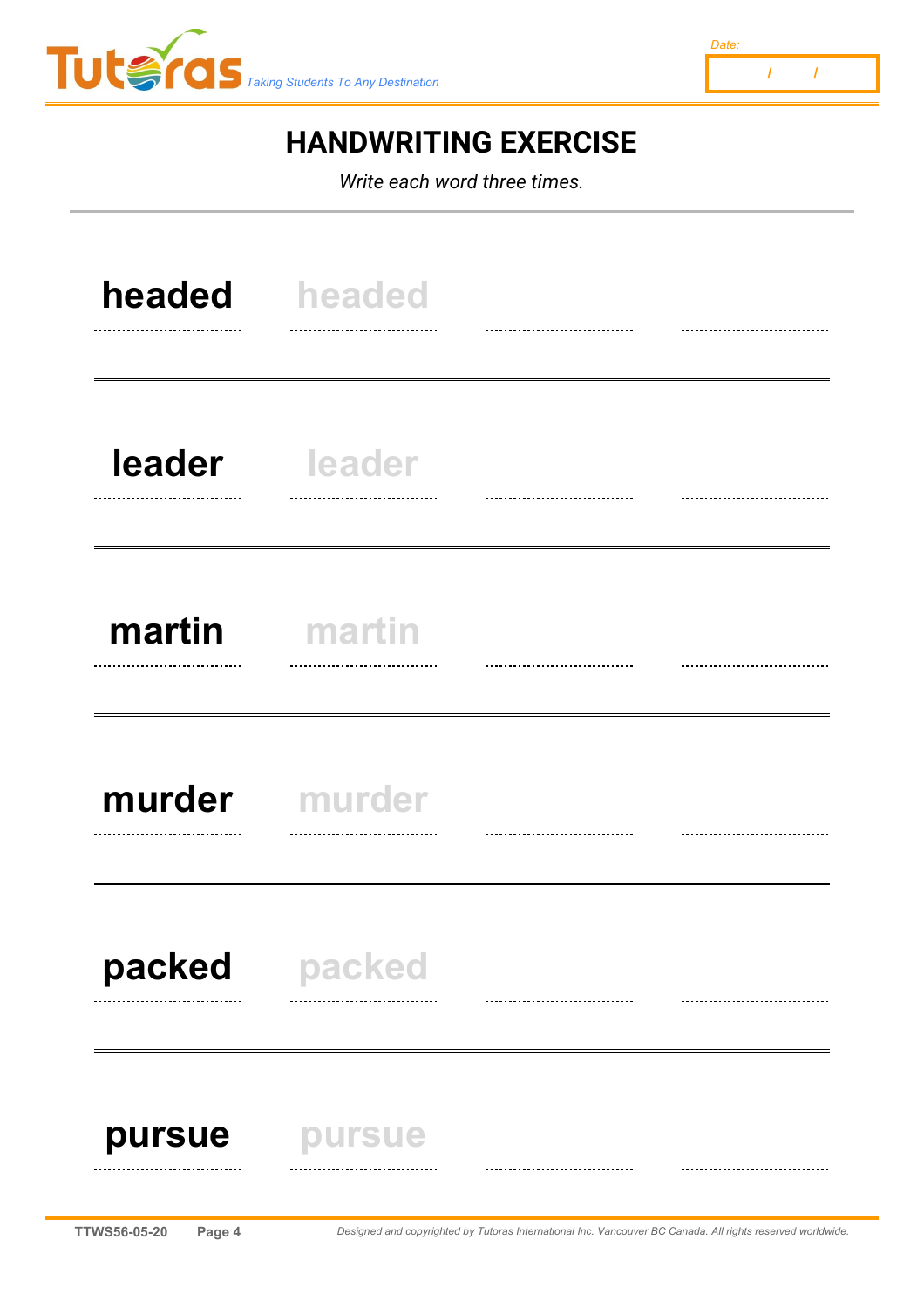



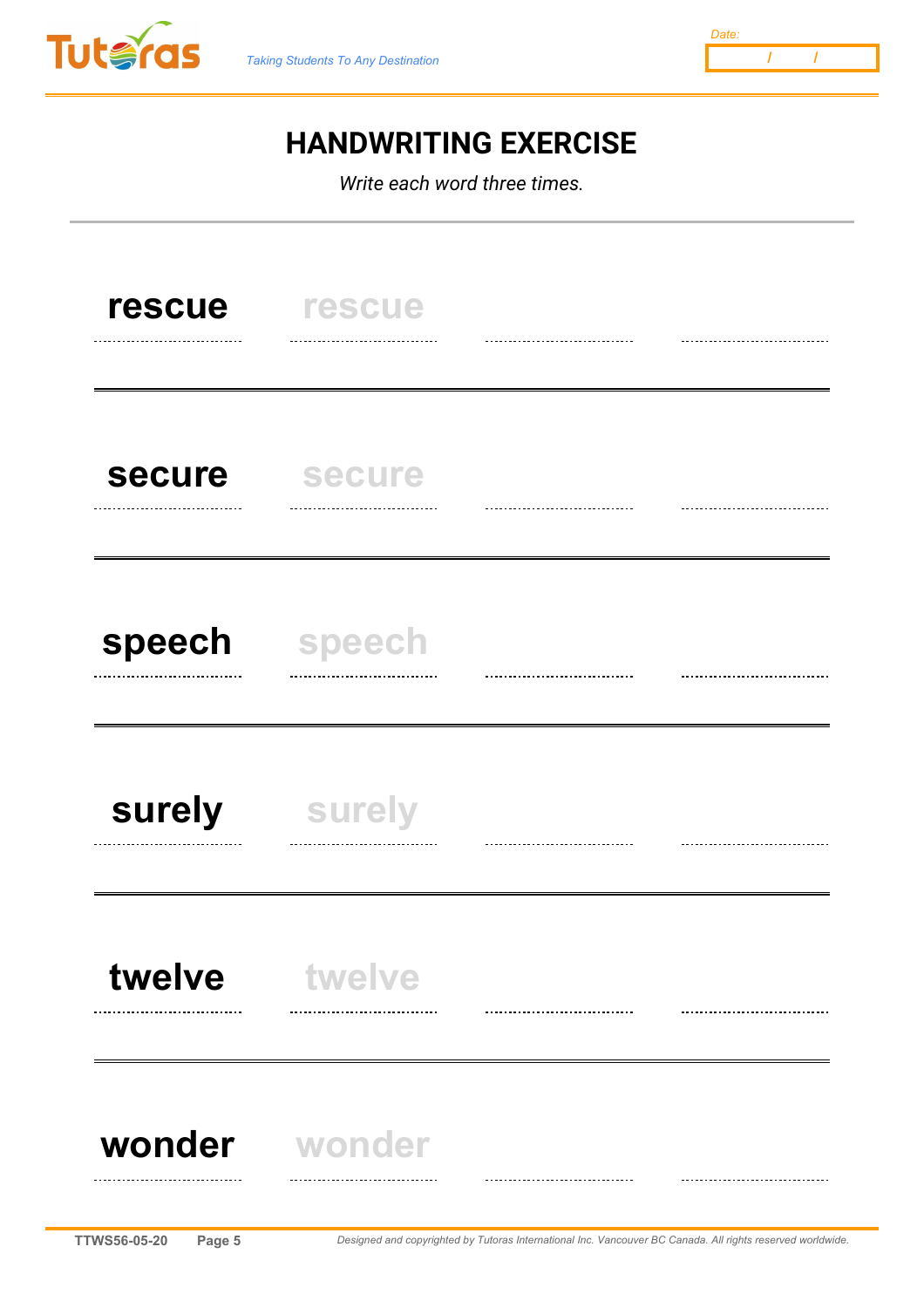